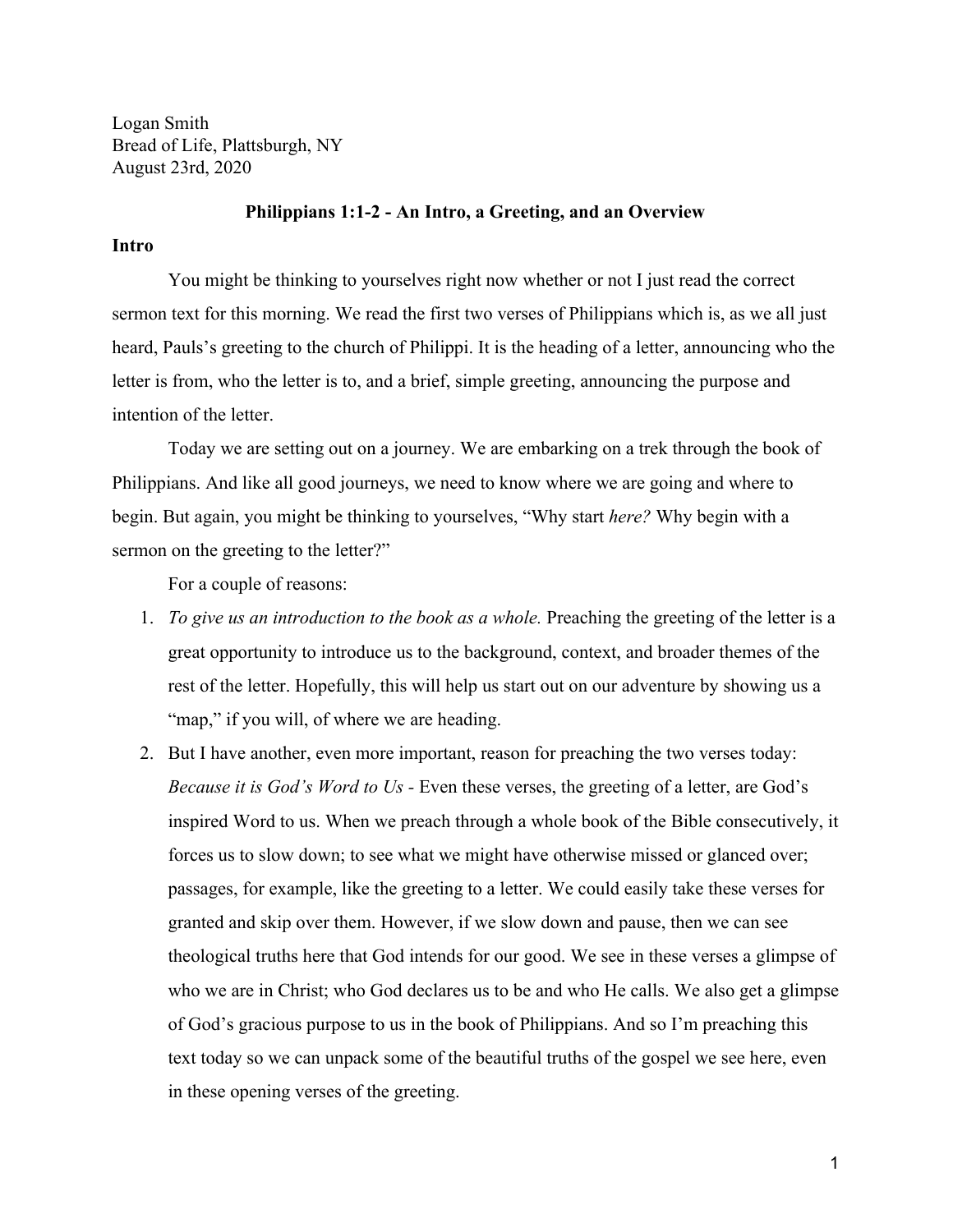[Transition]: So we'll begin our journey here, in the greeting, by walking through these two verses and seeing these three points: *1. We are servants of Christ; 2. We are Saints in Christ; and 3. We Need Grace and Peace from Christ.*

# **I. We are Servants of Christ (1:1a)**

Paul starts the letter by telling us who wrote it: Paul himself, and Timothy; but he describes them both as *'servants of Christ Jesus."* The word for servant here actually carries more weight than that; it is also the same word for *"slave."* As we start to ask why Paul opens the letter this way, we start to see there is a lot going on with this word.

# **A. Historical Context and background**

For starters, as Paul wrote this letter, he himself was a prisoner, sitting in a jail cell, most likely in Rome, after his recorded missionary journeys and towards the end of his life. He is quite literally a captive, held in chains as a "slave" of sorts, because of his gospel ministry. But this is not new for Paul and Timothy, nor was it the first time the Philippians had seen him in this state. No, this would remind them of how Paul and Timothy suffered in Philippi, as they themselves worked to plant the church.

In Acts 16, Luke tells us the story of how the church in Philippi - the church this letter was written to - was started. Paul is on his second missionary journey, accompanied by Silas and Luke, and Timothy. In Acts 16, Paul receives a vision from the Holy Spirit, showing them where to go for their next missionary journey: this is the *"Macedonian Call."* He sees a vision of a Macedonian man pleading for them to come and share the gospel, where it has not yet been named, so that those who are lost may be saved. And so, they go! And they head straight for the Macedonian city of Philippi. Philippi was a large, significant, very influential city in Macedonia, a region of modern-day Greece. Though Greek, it was also made a Roman colony, meaning they were Roman citizens and had a very Roman identity. And to crown its ties to Rome, the religious scene in Philippi allowed for indigenous pagan beliefs, so long as the people *worshipped the Roman emperor as Lord and Savior.*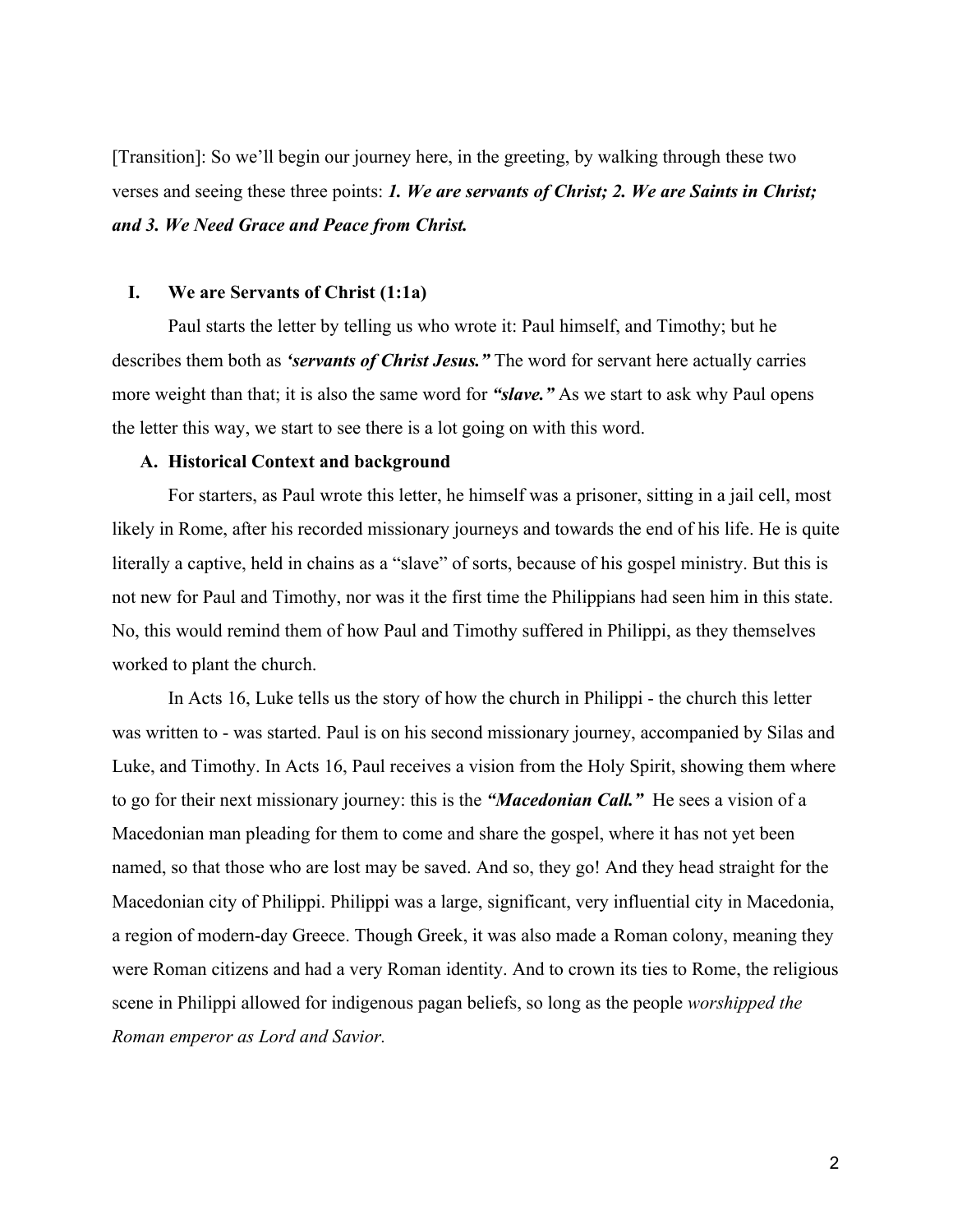And so Paul and his missionary team came into this city preaching a different Lord and Savior: Jesus Christ. Throughout Acts 16, we see some beautiful stories of individual conversions. Lydia, a rich woman known as a God-fearer, hears the gospel and quickly believes, becoming a strong believer in the city. Paul casts a demon out of a slave-girl, but this upsets the city politically, religiously, and economically; the demon made the girl a fortune-teller, making her owners rich. And so they publicly beat Paul and his team, and throw them in prison *unjustly,* without a trial, which is also *unlawful*, since they too are Roman citizens! And even after they are released, even when the city apologizes, they are still kicked out of town, unable to continue their ministry there. Paul's labors to share the gospel, make disciples, and plant the church in Philippi were not easy. He suffered for the sake for the gospel! He suffered for the sake of the church, of those who would believe in that city.

And so we can ask: "Why would Paul, Timothy, and the other men go to such great lengths, being beaten, unlawfully thrown in jail, publicly humiliated, run out of town - why would they suffer and even *risk their lives* for this task?" Paul gives us the answer here with his opening words: because they are "*servants of Christ."*

#### **B. Servants/Slaves of Christ**

They are not their own, but "servants," "*slaves"* of their Lord and Savior, Jesus Christ! They were living not for themselves, but for CHrist, obeying him and glorifying Him in the mission of the gospel, no matter what the cost. And they did this with joy, lovingly serving others by proclaiming the gospel, even amidst hardships and persecution; they had joy, trusting that Christ would show grace and bear fruit through their mission, because it is ultimately *Christ's mission;* we are but His servants. As the Philippians would have remembered, so we see this played out in Acts 16. Even while they were in prison for the gospel, they sang songs to the Lord. God sent an earthquake, breaking their chains, yet they did not flee; and through their faithfulness, God saved their jailor, the famous conversion of the Philippian jailor and the rest of his family. And even after they have to leave town, God continues this work long after Paul and TImothy are gone, so that the church continues to grow, becoming healthier and reaching others with the gospel!

#### **First theme: Missions and suffering for the gospel as Servants of Christ**

3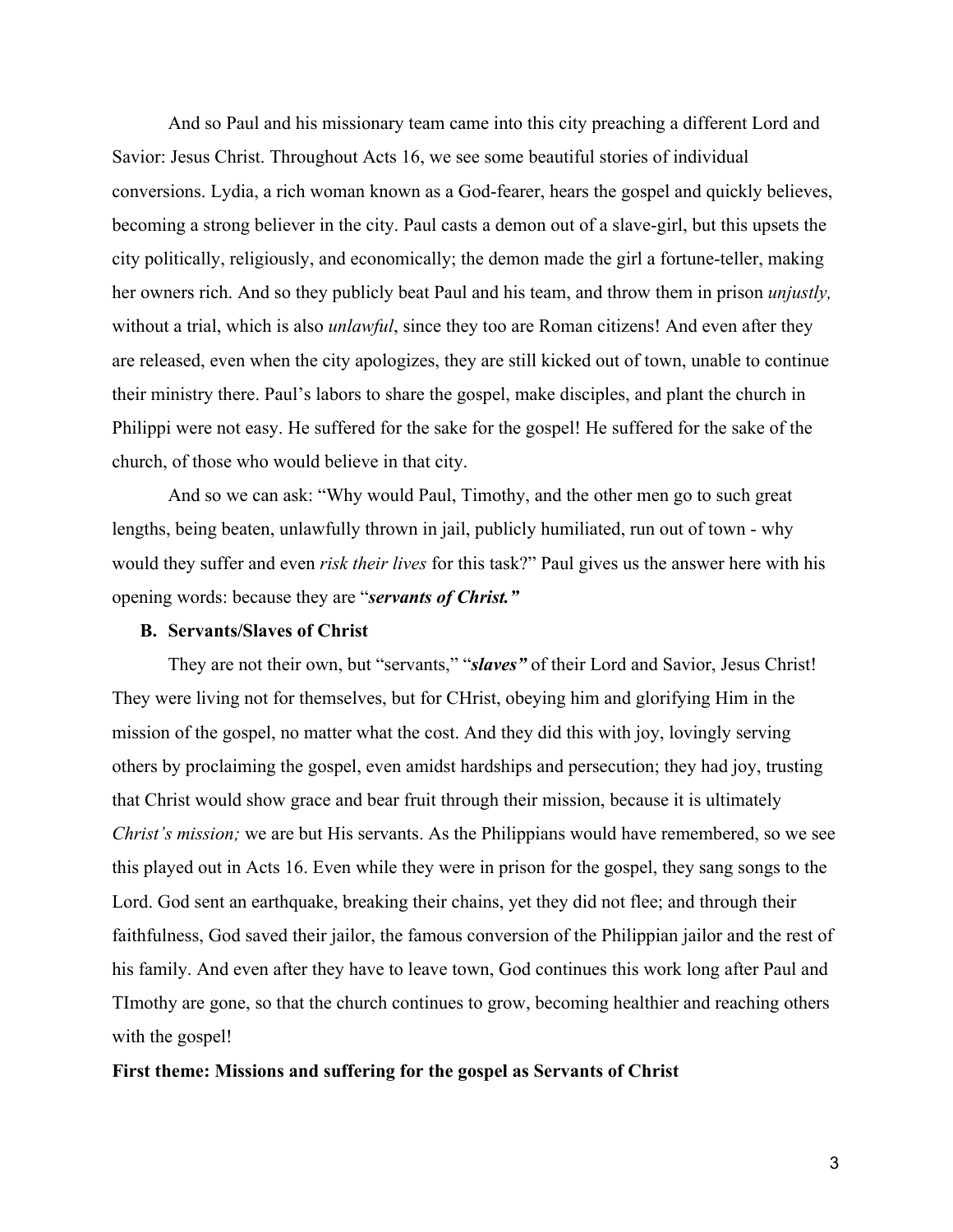We see this theme of suffering for the sake of missions and the gospel run throughout the book of Philippians. This theme features prominently in the first chapter: we see it in verses 7-8, then in verses 12-30. It comes up again in 2:15-30, then in 4:15-22. We too, as servants of Christ, are called to live our lives on mission, self-sacrificially serving Jesus by serving others, proclaiming the gospel, making disciples, and building up our local church, even through difficulties and persecution.

Indeed, we are to follow Paul's example in this. Which leads us to our second theme: **Second theme: Imitating Godly Believers as we all Imitate Christ**

Several times in the book, Paul exhorts us to follow the example of other godly believers. He holds up *Timothy and Epaphroditus for us (2:19-30)*. He even holds up *himself* as an example to follow, imitating him as he himself imitates Christ. And so the point is that we are to grow more and more like Jesus, imitating Him in all we do; and we do so in part by following the godly examples of other solid believers.

# **Third Theme: We are Christ's Servants because He became a Servant for Us**

And so we are servants not ultimately like Paul, but like Christ. We serve Christ and serve others because Christ came to serve us! Jesus, the glorious Lord, took on the form of a servant, a *slave,* for our sake (2:5-11). Jesus Christ, the Lord of Glory, the eternal God, became a man, took on flesh, and lived as a lowly of all! He did this, even humbling himself to the point of death, for our sake! He served us by living, dying, and being raised in our place, to take away our sins that we might be set free and live! If Christ became a servant to serve others, then how much more so should we, who have been set free from sin in Christ, live as servants - servants of Christ who purchased with his blood! And we serve Christ by serving others. Jesus is our example; we are servants *of* Christ that seek to be servants *like* Christ.

### **Application**

And so Paul reminds us that we, like him, are *servants of Christ.* We are not our own, but belong to God in Christ Jesus, bought by His precious blood. And we are called to live self-sacrificial lives, serving the Lord, the church, and the lost, even when it is costly. And yet, we do so with great joy; for when we die to ourselves, we find our lives in Christ, trusting in and living for He who died for us that we may live. So: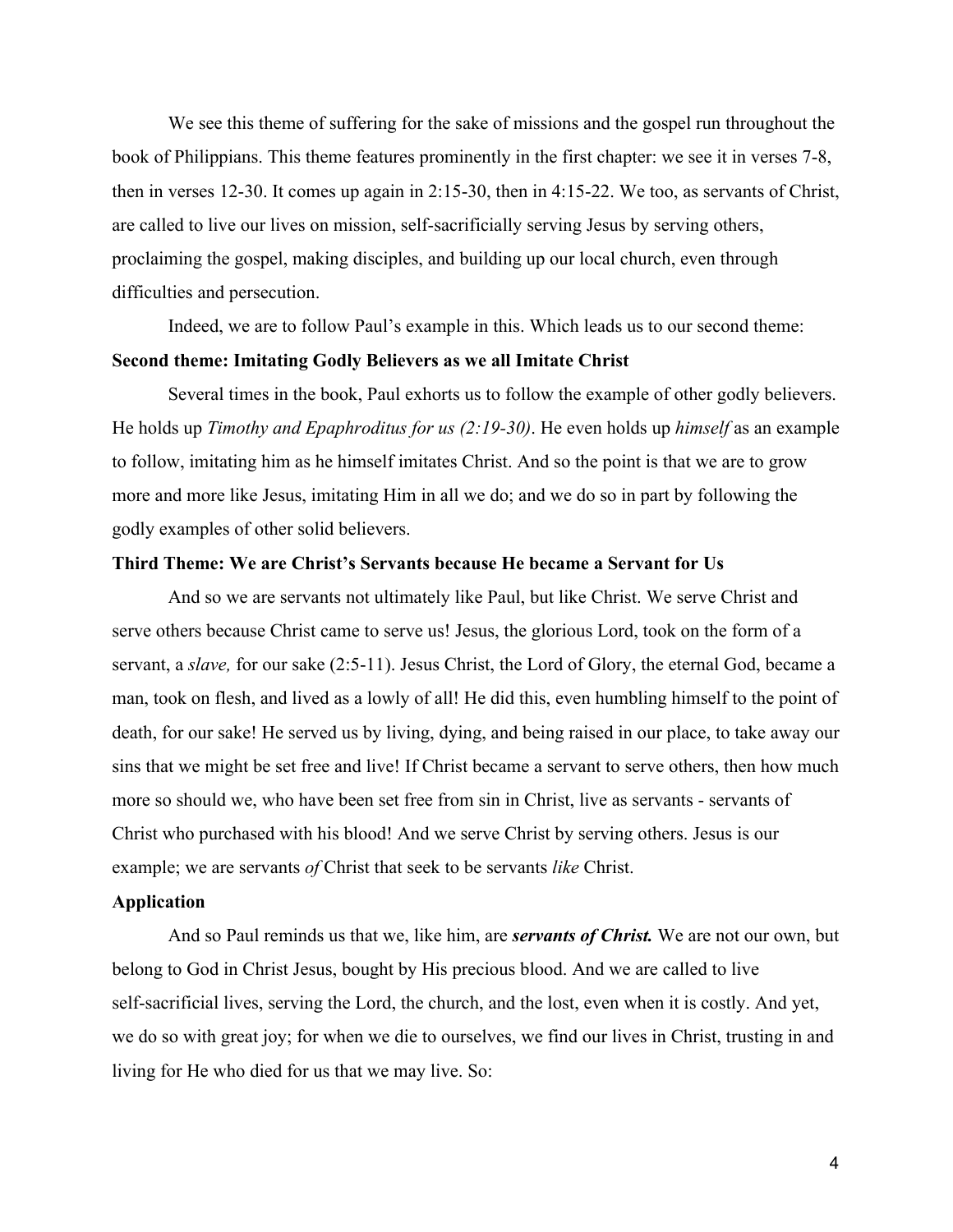[Transition]: Next, Paul tells us who he is writing to, and in doing so, gives us another profound truth about who we are in Christ...

# **II. We are Holy in Christ (1:1b)**

After stating who the author is, Paul states who he is writing the letter to: *the local church in Philippi*. And he does this by addressing the three different biblical church offices: the *church members, pastors, and deacons*. However, we might not be as familiar with the words used here to refer to those offices; Paul says "**To all the saints… with the overseers and deacons."** He uses the word "*saints"* to refer to the believers, the Christians, who gathered together as the church in Philippi; in other words, he uses this word to refer to the church members. And then he mentions two offices within the church; the *overseers* and the *deacons.*

## **A. Deacons**

As we see in Acts 6 and 1 Tim. 3, *deacons* are solid believers who are sound in doctrine and have godly character, and then are set apart by the church to minister to the needs of the body. And so deacons lead out in serving the church, making sure needs are met, both among individuals and for the church as a whole.

# **B. Overseers**

But who are the *"overseers"*? We don't commonly use this term in church today, and so we might not be as familiar with how it is used in the New Testament. To put it simply, they are the *pastors* of a local church. The New Testament uses the word "pastor" to refer to this office, but most often uses the words "elder" or "overseer." So for example, when Paul gives us the list of pastoral qualifications in 1 Tim. 3:1-7, he calls this "*the office of overseer…" (3:1).* Then when he gives Titus a very similar list for pastoral qualifications, in Titus 1:5-9, he uses both the terms *"elders"* and **"***overseer."* All throughout the New Testament, we see these terms used interchangeably (most notably in *Acts 20*). We also always see these terms in the plural when referring to local churches, as we do here; this simply means each New Testament regularly had multiple pastors, multiple "elders" or "overseers," And while it might seem strange, maybe even a little offensive, for us to use the word "overseer" to refer to pastors, it basically just means that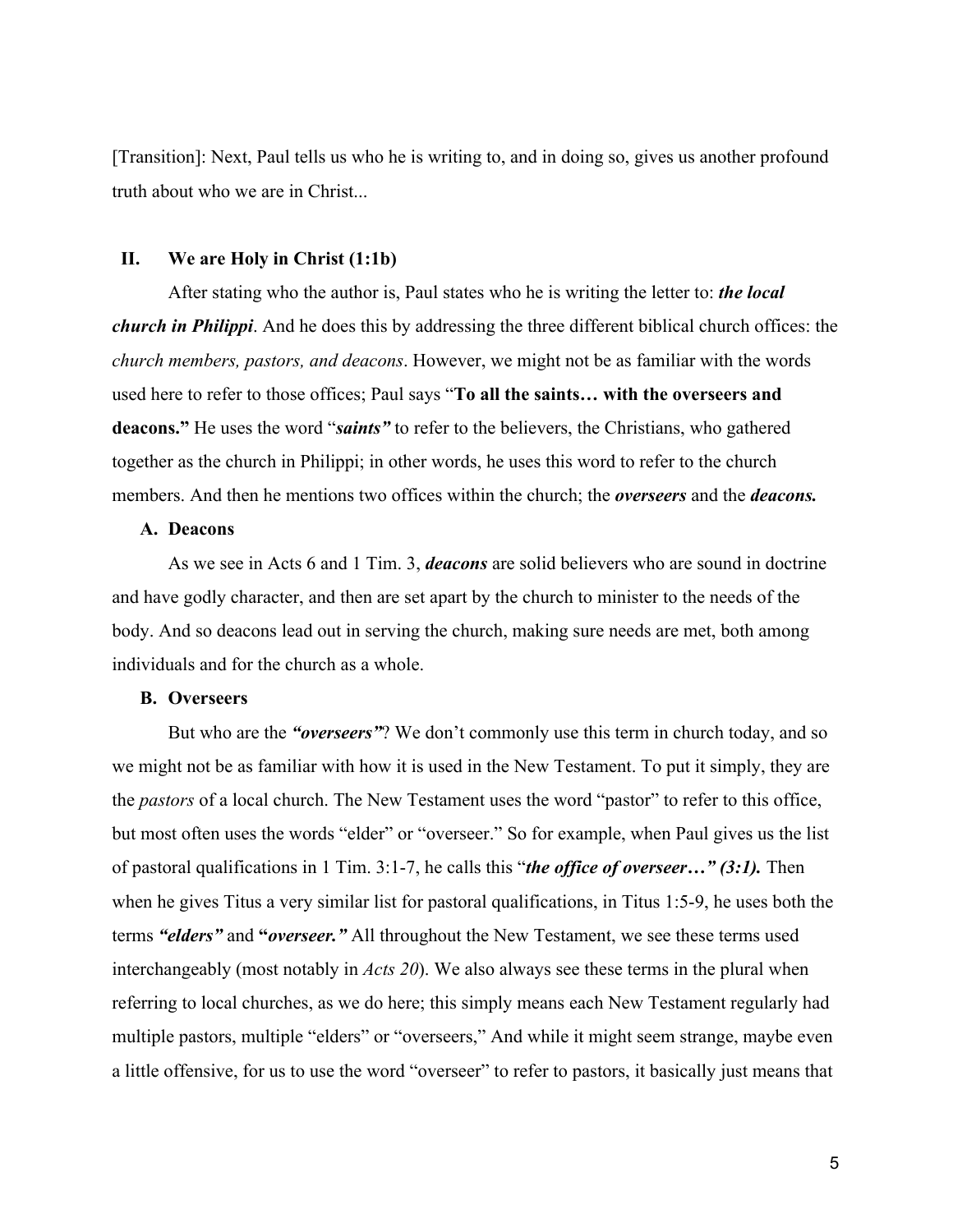the role of a pastor is to "*oversee souls*." Pastors provide *spiritual oversight* for the congregation; they care for the souls of the church, both as a whole, and for each individual member.

But notice that the overseers and deacons are not "over" the church, they are *"with"* all the saints. They are first and foremost believers in Christ, members of the local church and part of the Holy People of God in Christ. The most important office, or position, in the local church is being a church member, being a *saint in Christ. I am honored and privileged to stand before you as a pastor, but most importantly, I am honored and privileged to stand among you and be considered one of you, as a fellow church member, as a fellow saint.*

### **C. Saints**

Why? Because *being considered a saint is a big deal.* The word for "*saint"* literally means "*holy one."* The word *holy* is loaded with biblical-theological meaning. All throughout the Bible, and especially in the Old Testament, the point is made emphatically clear that *God alone is Holy;* He is the Holy God, and we are *not holy.* We can think of Isa. 6, where Isaiah stands before the Lord, hears the angels singing, "*Holy, Holy, Holy,"* and as he encounters God's holiness, he is overwhelmed by the clear fact that he himself is **not** holy; is an unclean sinner. This is one of the main reasons God gave the Law: the Law shows that we are condemned in our sin, deserve God's wrath, and we need God's gracious intervention to make us Holy so that we can draw near, worship Him, and dwell with Him as His people. And so there were sacrifices, priests, rules about being ceremonially clean to picture our need for holiness. All of this emphasizes *God's holiness, our sinfulness, and our need for a perfect sacrifice and great High Priest to clean us, make us holy, and bring us near to God.* And this is exactly what God gives us in Jesus Christ!

And so Paul reminds us of *our identity in Jesus Christ: by being united to Christ by grace through faith, we are made holy!* Christ's blood is the perfect sacrifice that cleanses us, takes away our sin, and consecrates us as holy before the Lord. We cannot make ourselves holy; but if we are resting and trusting in Christ alone, then God has already declared us holy! We are brought near to our Holy God to live as His Holy People, in Christ! If you are a believer, then you don't need a "priest" to speak to God in your place; Christ is our great high priest, and in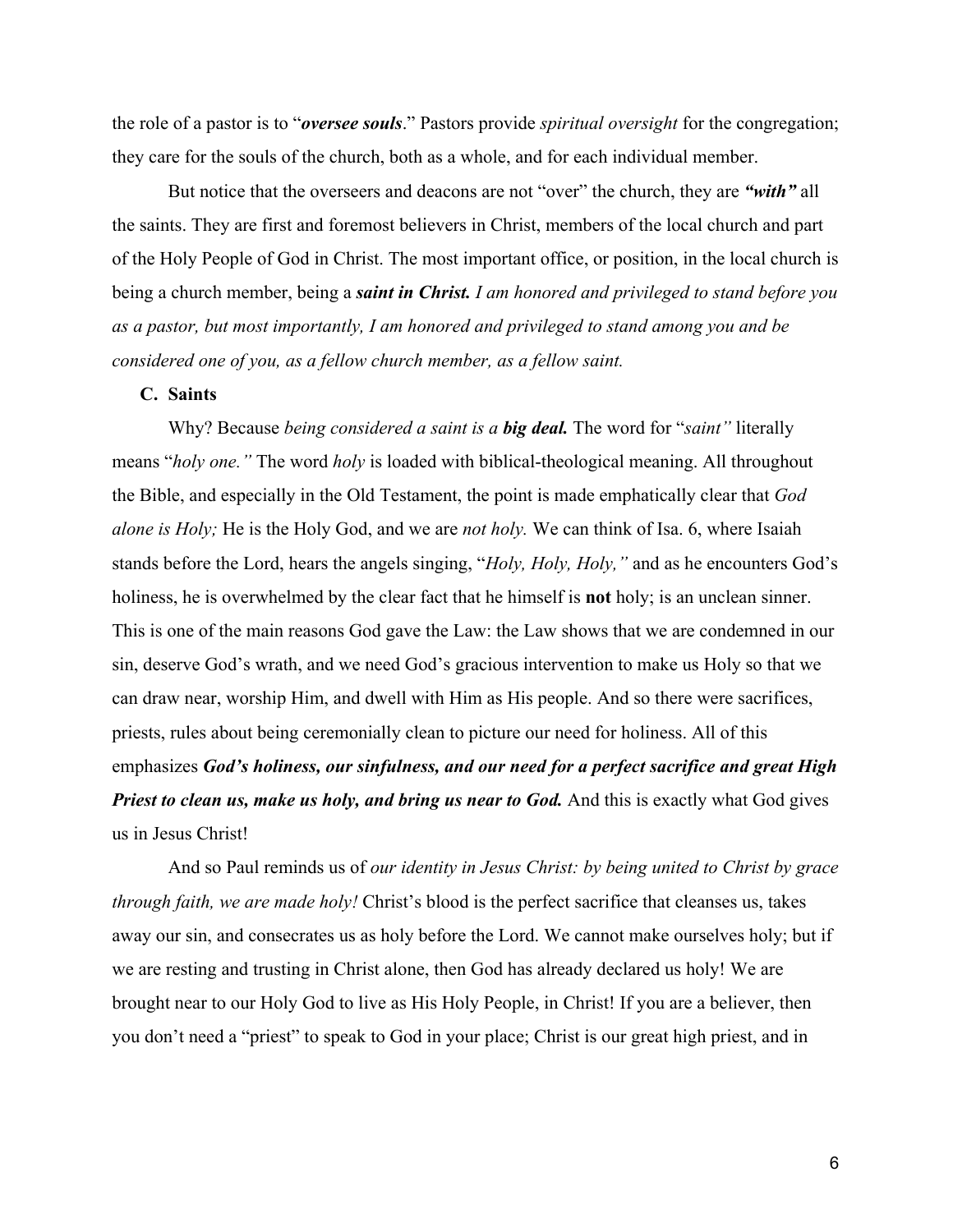Christ, we are *all* holy priests! We have all been brought near to God in Christ! And so Paul is reminding us of two realities:

- *1. You are Holy in Christ* Our holiness before the Lord is not ultimately based on our efforts; it is based on God's grace. The blood of Jesus is what cleanses us and declares holy. It sets us free from sin!
- **2. Therefore,** *strive to grow in holiness in the Lord* We are *positionally* holy declared holy in Christ and set free from sin - and yet, we all still sin as Christians. And so God calls us to *live* holy lives, and *grow* in holiness by the grace of the gospel. In other words, He tells us who we already - GOd's Holy People! - and then tells us to live like it! We are holy in Christ. And therefore, God is *making* us holy, progressively, over time, throughout our lives as believers. We call this **sanctification***.* The Christian life is a progress in holiness, moving away from sin and toward Christlikeness; and yet, our sanctification *must be rooted in* this glorious reality: our growth in holiness is only possible because we have already been set apart as holy in Christ Jesus.

#### **D. Theme of Sanctification**

We see this theme of "sanctification" - of growing in holiness in Christ - over and over again throughout the book of Philippians. In fact, many commentators consider this the overarching theme of the whole book: *our sanctification, growing in holiness through the gospel of Jesus Christ.* It comes up constantly: in 1: 9-11, 27-30; 2:1-30; 3:12-4:9. He is constantly exhorting the Philippians, and therefore us, to flee sin, pursue holiness, become mature and content in Christ, humbly serve one another, and strive for church unity. And he makes clear throughout that we are to do these thing *because of what Christ has done and because of who were are in Him.* And so it is no coincidence that Paul starts the letter here: remind us that we are *"saints in Christ."*

So let us strive to live holy lives just as God has called us to! But, we can never do this on our own; we desperately need the grace of God. And so this leads us to our third point...

# **III. We Need Grace and Peace from Christ (1:1c)**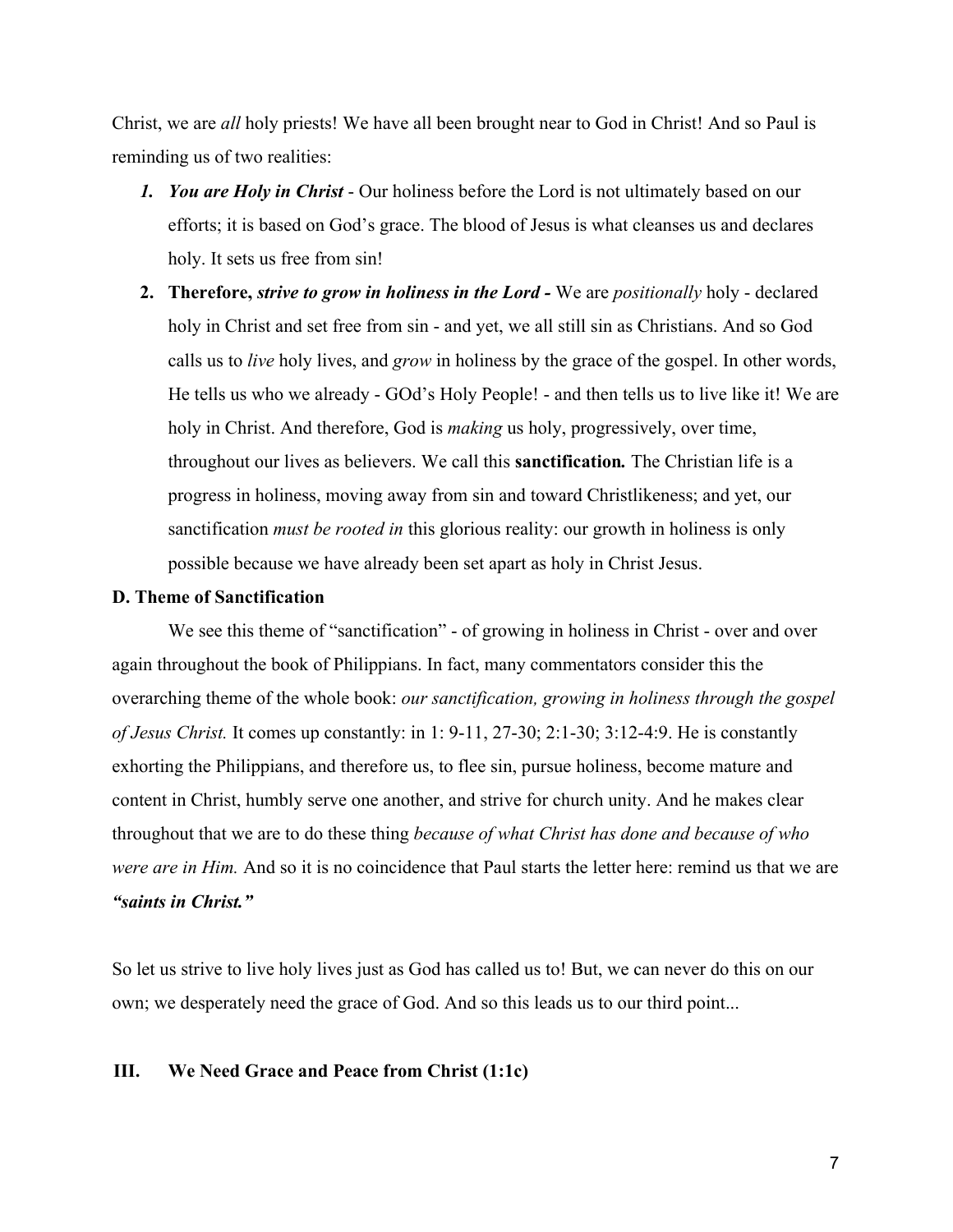Paul reminds us that we desperately need *grace from God* and *peace with God;* and that we receive grace and peace from God in the gospel of Jesus Christ. In a common Greek letter, the opening would state the author, the recipients, and then a general greetings, roughly similar to our contemporary, "Hope this letter finds you well." But Paul takes the common greeting and transforms with with gospel-rich language. He pronounces a blessing on the readers of his letter: *"Grace to you and peace from God our Father and the Lord Jesus Christ."* Paul's intent for the letter is to be a means of blessing, of grace and peace, for the Phillipians, and for us as well.

This phrase and similar ones are so common in the New Testament letters that we can start to take them for granted, forgetting their meaning as we become overly-familiar with them. But when we reflect on the theologically-loaded meanings of the word, they bring the gospel right to the forefront. *"Grace"* means the unmerited favor of God; God's favor and acceptance of us in spite of our own unworthiness, sinfulness, and just condemnation. The word *"peace"* carries a lot of meaning and theological force as well; not only peace with other people, but as it is used some much over the Bible, it also refers to peace with God, and therefore, peace in our souls. These speak of gospel realities: sinners have no peace with God, but stand condemned *nothing* we can do to repair our relationship with God; our only hope is that God will have mercy and show us *grace,* by graciously intervening and forgiving us, providing righteousness and salvation for us. And the glorious news of the gospel is this: God has done exactly that in Christ Jesus! God has shown immeasurable grace towards us in Christ! Jesus Christ lived a perfect life, died on the cross in the place of sinners, and was raised, for this very reason: so that we, who are sinners, can receive *grace* from God through faith in Christ, being forgiven of our sins, declared righteous in Him, and having eternal *peace* with God. God's *grace* gives us *peace* in *Christ*; peace with God, peace in our souls, and therefore, peace with each other, as reconciled Christians in the church.

Paul reminds us of the grace we receive in our salvation. But he also reminds us that this is not only grace and peace from God to *become Christians,* but also the blessing of *grace* from God to *live and grow* as Christians. By God's grace, Jesus became a *servant, a slave,* to set us free from our slavery to sin and death; and by grace, he empowers us to live as *servants of God.* By God's grace alone we are declared "holy," saint in Christ; and by the grace of Christ he

8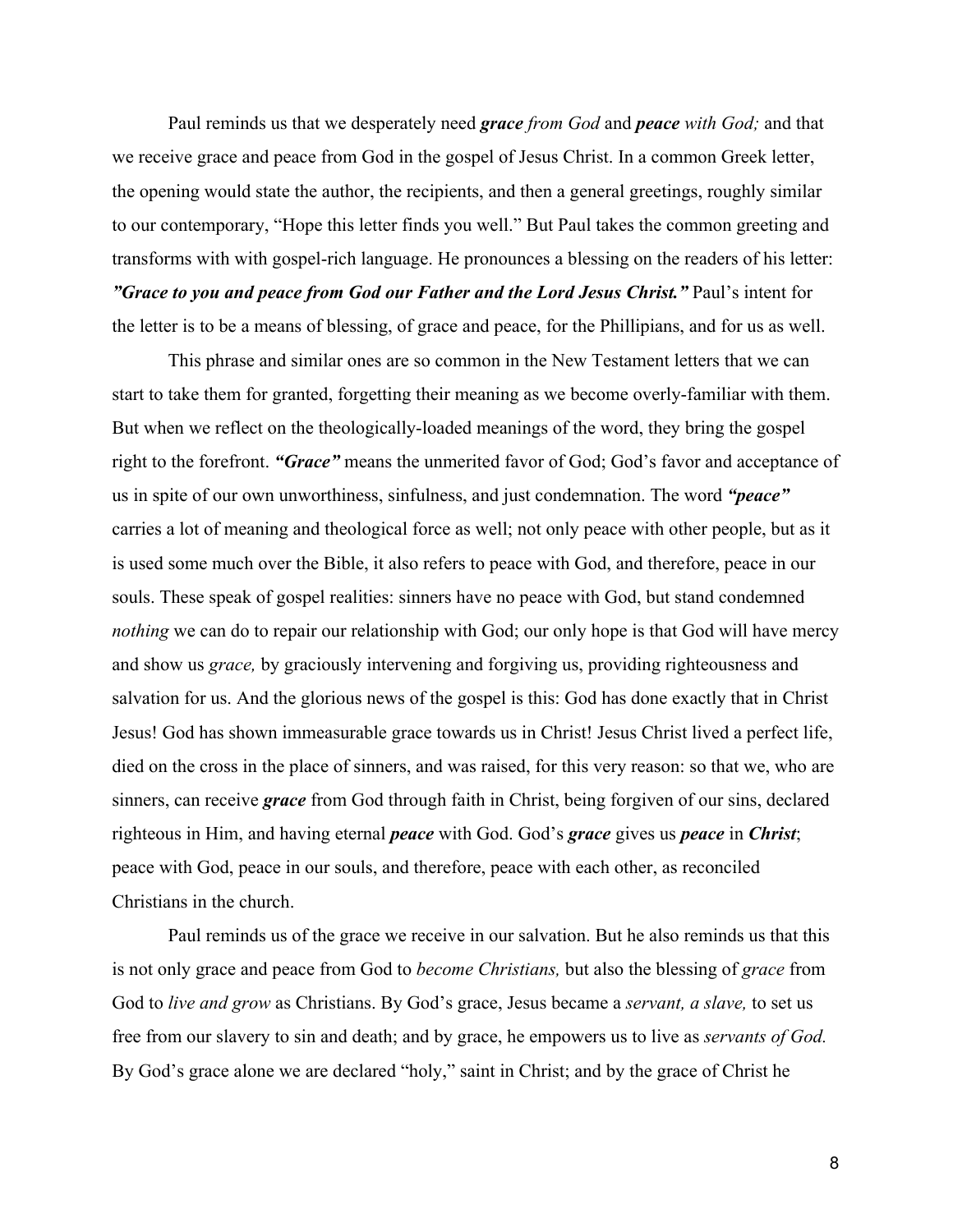changes us, sanctifying us by His own Spirit, to live Holy lives like Jesus. God calls us to live holy lives, serving Christ as Lord, and He promises to give us the grace we need to do so. Just as Paul transformed a normal greeting into a gospel blessing, so we are to live lives wholly transformed by the gospel of God's grace!

### **Themes:**

**God's grace in sanctification -** Just like the theme of sanctification, growing in holiness in Christ, comes up over and over again throughout Philippians, so does Paul's emphatic point that this only comes from God's grace *(i.e. 2:13).*

**Joy and contentment in Christ -** And we also see time and again that growing in maturity in Christ, by grace, leads to *peace* - to true joy and contentment in Christ in all things.

**The gospel of Christ - But the most pervasive theme, even more than that of** sanctification, is Christ. Every passage exalts Christ, points us to the gospel, and unfolds the wonderful implications of the gospel of Christ for our lives. The book of Philippians masterfully unfolds the beauty of the gospel for us, showing us that all of these wonderful blessing - our maturity and growth in Christ, joy and contentment, our identity, our salvation - all flow from the grace we receive in Christ by faith! We see this boldly and strikingly displayed in **3:1-11** whatever gain we have from the flesh is worthless compared to surpassing worth of Christ; for *righteousness comes not by works but only by grace through faith in Jesus Christ!* This is the heart of Philippians! And this is the heart of the gospel!

#### **Conclusion/Application**

So church, let us remember who we are in Christ, and let us seek to live like it, by God's grace.

- 1. Remember that you have been set free from your salvery to sin because Christ served you in his life, death, and resurrection; *therefore,* we are now *servants of God, slaves* of righteousness! And so let us serve God, one another, and the lost, by God's grace.
- 2. Remember that your are *saints, holy* people in Christ! And this is not because of anything you have or haven't done; this is entirely because of God's grace to you in Jesus! And this means God not only forgives us, but empowers us by His Spirit to live Holy lives in